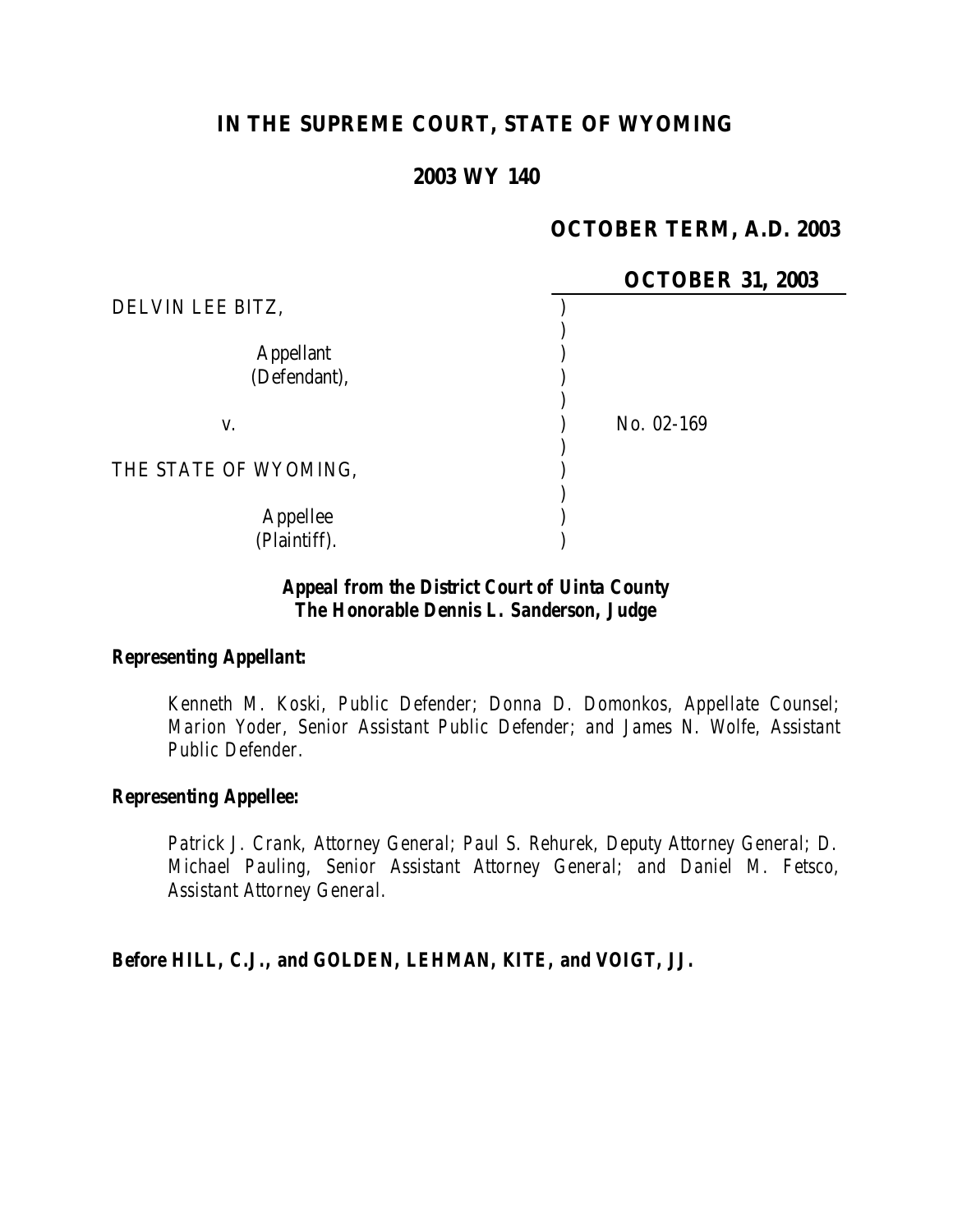### **VOIGT, Justice.**

[¶1] This is an appeal from a conviction for taking indecent liberties with a minor, in violation of Wyo. Stat. Ann. § 14-3-105(a) (Michie 1994). We reverse and remand for resentencing because the district court improperly considered at sentencing uncharged crimes and victim impact testimony from those crimes.

#### *ISSUE*

[¶2] Did the district court abuse its discretion and violate the appellant's right to due process of law when imposing sentence by considering, over the appellant's objection, unproven and denied charges, and by considering the victim impact statement of a person who was not the victim of the charged crime, without making specific findings as required by W.R.Cr.P. 32(a)(3)(C) and in conformity with Wyo. Stat. Ann. § 7-21-103 (LexisNexis 2003)?

### *FACTS*

[¶3] On March 23, 2001, an Information was filed in the circuit court in Uinta County, Wyoming, charging Delvin Lee Bitz (the appellant) with seven counts of first-degree sexual assault and one count of third-degree sexual assault. An Amended Information filed on April 6, 2001, charged the same offenses, with slight changes in the dates of some of the alleged offenses. After a preliminary examination in the circuit court, five of the firstdegree sexual assault counts and the third-degree sexual assault count were bound over for trial in the district court. A "District Court Information" was filed on April 9, 2001, containing the six counts that had been bound over and noting the two counts that had been dismissed. Subsequently, the two dismissed counts were re-filed, bound over to district court, and joined with the others. Four of the first-degree sexual assault counts named the appellant's step-daughter, CS, as the victim. The three remaining first-degree sexual assault counts and the third-degree sexual assault count named the appellant's daughter, CB, as the victim.

[¶4] After considerable pre-trial wrangling, the case went to jury trial on February 19, 2002. Prior to any witness testimony, counsel informed the district court that a plea agreement had been reached. The terms of the agreement were: (1) the appellant would plead guilty to a single amended count of taking indecent liberties with his step-daughter; (2) the State would move to dismiss and would not re-file the other charges; and (3) the parties would argue sentencing. A change-of-plea hearing immediately was held. The appellant pled guilty as agreed, and for a factual basis admitted that, sometime in August 1995 he had touched his thirteen- or fourteen-year-old step-daughter's breasts "by going up under her nightgown." The district court accepted the plea agreement and the plea and entered an order for a presentence investigation.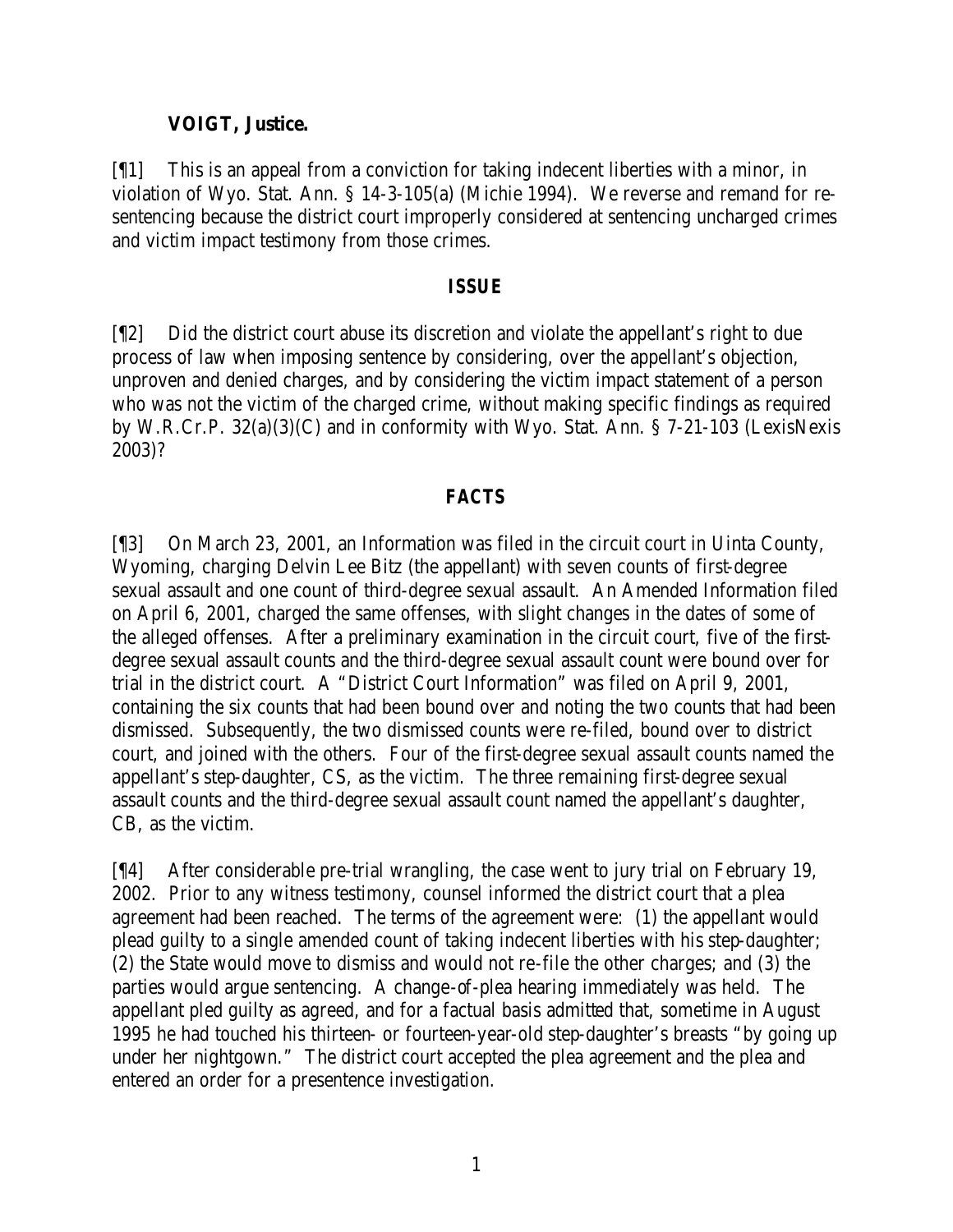[¶5] The subsequently filed Amended District Court Information alleged a single count of indecent liberties with a child, but did not name or otherwise identify the child.<sup>1</sup> In the Presentence Investigation Report (PSI) filed thereafter, the "official version" of the offense contained this single allegation, but it also contained a deputy sheriff's probable cause narration as to all of the originally charged offenses involving the step-daughter. Appended to the PSI were victim impact statements from both the appellant's step-daughter and daughter.

[¶6] At the sentencing hearing held on May 23, 2002, the appellant objected to inclusion of the dismissed charges in the PSI and objected to the district court's consideration of those charges, which he denied. The district court, however, noted that there was probable cause to believe those crimes were committed or they would not have been bound over for trial. In addition, the district court indicated that it also had considered the victim impact statements appended to the PSI, including the statement of the appellant's daughter, who was not the victim of the crime to which the appellant had pled guilty. Finally, after citing *Mehring v. State,* 860 P.2d 1101 (Wyo. 1993), as authority for consideration of information beyond the charged crime, the district court informed the appellant that it simply did not believe his denials. The appellant was then sentenced to imprisonment for a term of five to eight years.

## *STANDARD OF REVIEW*

[¶7] We review sentencing decisions for an abuse of discretion.

"Sentencing decisions are normally within the discretion of the trial court. *Hamill v. State,* 948 P.2d 1356, 1358 (Wyo.1997). 'A sentence will not be disturbed because of sentencing procedures unless the defendant can show an abuse of discretion, procedural conduct prejudicial to him, and circumstances which manifest inherent unfairness and injustice, or conduct which offends the public sense of fair play.' *Smith v. State,* 941 P.2d 749, 750 (Wyo.1997). 'An error warrants reversal only when it is prejudicial and it affects an appellant's substantial rights. The party who is appealing bears the burden to establish that an error was prejudicial.' *Candelaria v. State,*  895 P.2d 434, 439-40 (Wyo.1995) (citations omitted); *see also, Robinson v. Hamblin,* 914 P.2d 152, 155 (Wyo.1996)."

*Lee v. State,* 2001 WY 129, ¶ 10, 36 P.3d 1133, 1138 (Wyo. 2001) (*quoting Trusky v. State,* 7 P.3d 5, 13 (Wyo. 2000)). In imposing sentence, trial courts have broad discretion to consider a wide range of factors about the defendant and the crime. *Halbleib v. State,* 7

 <sup>1</sup> There is no dispute that the victim of the admitted crime was the appellant's step-daughter.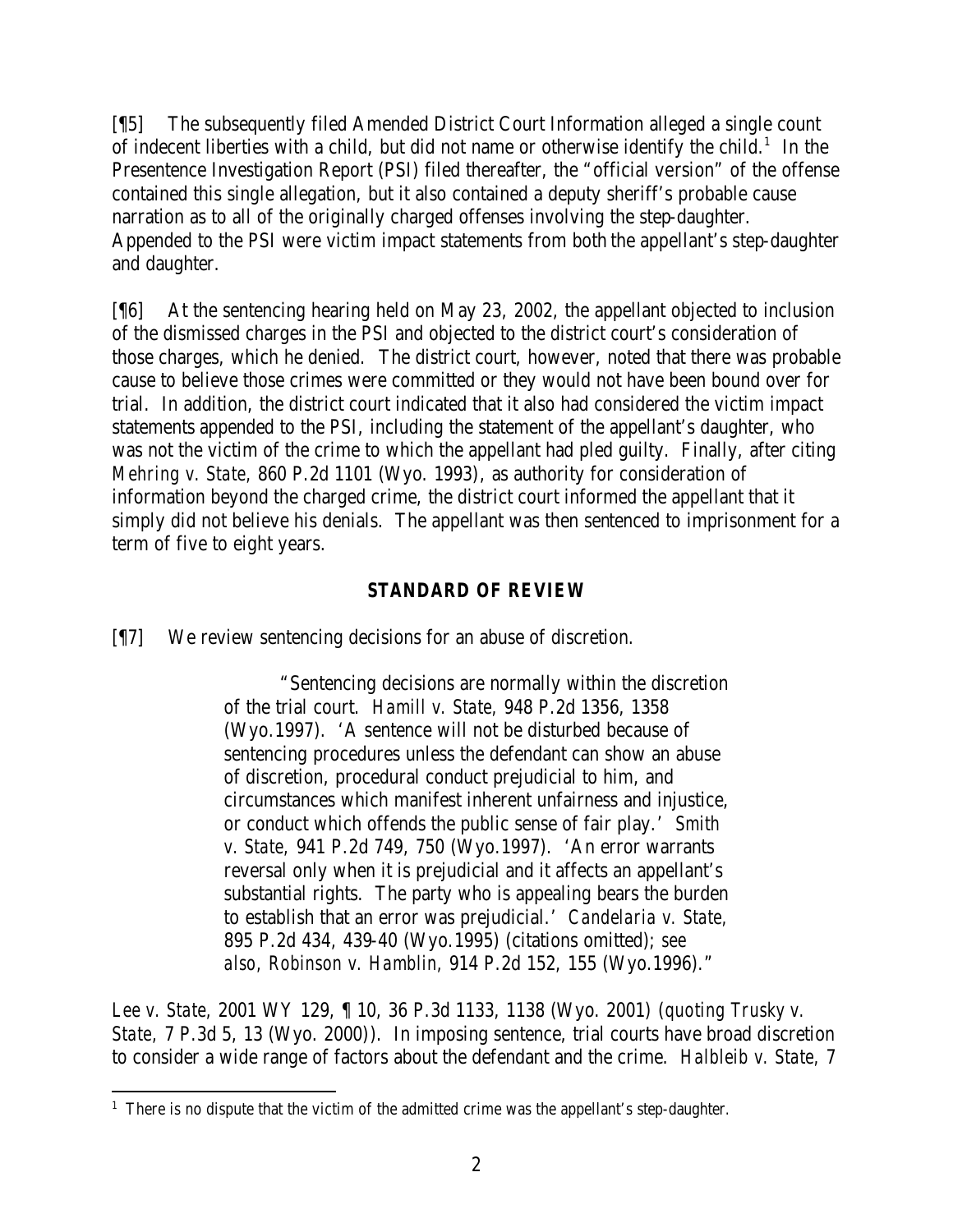P.3d 45, 47 (Wyo.), *cert. denied*, 531 U.S. 968 (2000) (*quoting Jones v. State*, 771 P.2d 368, 371 (Wyo. 1989)); *Mehring,* 860 P.2d at 1115.

## **DISCUSSION**

# **W.R.CR.P. 32(A)(3)(C)**

[¶8] The appellant's complaints are related, but distinct. First, he faults the district court for considering controverted material contained in the PSI. Second, he contends that the district court should not have considered victim impact testimony from someone who was not the victim of the crime to which he pled guilty. Assessment of these claims must begin with a review of relevant statutes and court rules.

[¶9] Wyo. Stat. Ann. § 7-13-407(a)(ii) (LexisNexis 2003) directs state probation and parole agents to investigate cases referred by any court and to report to the court in writing. W.R.Cr.P. 32(a) implements this directive in regard to PSI's. At issue in the instant case is W.R.Cr.P. 32(a)(3)(C), which establishes the procedure that is to be followed when a defendant contests matters contained in the PSI:

> If the comments of the defendant and the defendant's counsel or testimony or other information introduced by them allege any factual inaccuracy in the presentence investigation report or the summary of the report or part thereof, the court shall, as to each matter controverted, make:

> > (i) A finding as to the allegation; or

(ii) A determination that no such finding is necessary because the matter controverted will not be taken into account in sentencing. A written record of such findings and determinations shall be appended to and accompany any copy of the presentence investigation report thereafter made available to penal institutions.

[¶10] As indicated above, the district court explicitly relied upon the contested charges that were dismissed as part of the plea agreement. The appellant's primary grievance is that the district court did so without making the findings required by W.R.Cr.P. 32(a)(3)(C)(i). The appellant contends that this case is distinguishable from *Blankinship v. State,* 974 P.2d 377, 380 (Wyo. 1999) (district court did not rely on the contested information); *Bloomquist v. State,* 914 P.2d 812, 823 (Wyo. 1996) (disputed matters either not factual or not crucial to sentencing); *Mehring,* 860 P.2d at 1117-18 (district court either did not rely on the contested matters or resolved them against the defendant on the record);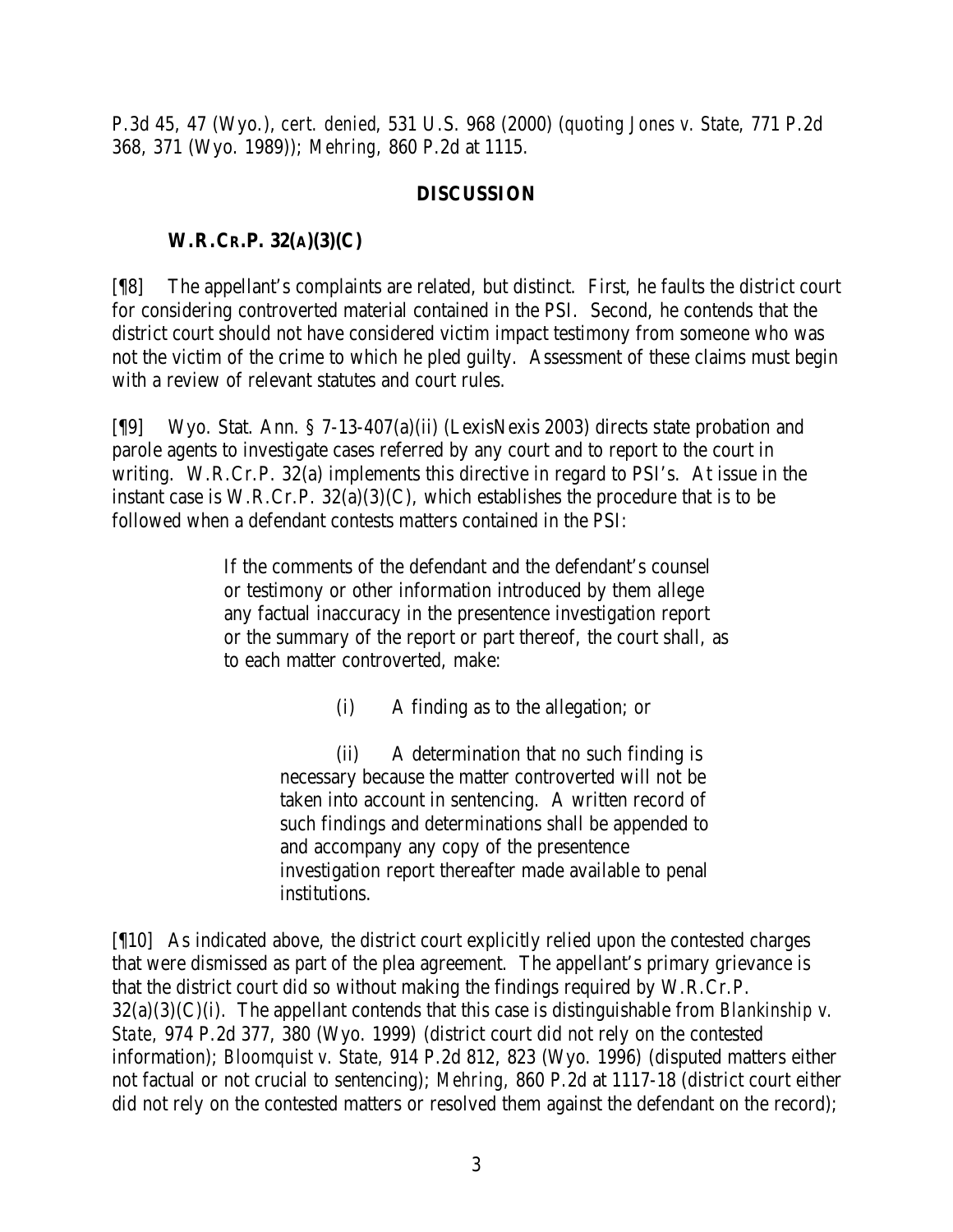and *Christy v. State,* 731 P.2d 1204, 1207 (Wyo. 1987) (defendant did not deny or object to the PSI information). *See also Van Riper v. State,* 999 P.2d 646, 648-49 (Wyo. 2000) (due process not violated where district court considered defendant's corrections and noted them in writing on the PSI).

[¶11] The basis of the appellant's argument is not that the district court took into account crimes other than the one to which he pled guilty. Indeed, he concedes that we have previously recognized that W.R.Cr.P. 32(a) authorizes the admission at sentencing of criminal history and character evidence. *Mehring,* 860 P.2d at 1116. The appellant's argument is, instead, that by considering "other crime" evidence without making the findings required by W.R.Cr.P.  $32(a)(3)(C)$ , the district court has violated his due process right to be sentenced only on accurate information. *See Swingholm v. State,* 910 P.2d 1334, 1339 (Wyo. 1996); *Mehring,* 860 P.2d at 1117; and *Clouse v. State,* 776 P.2d 1011, 1015 (Wyo. 1989).

[¶12] The State counters the appellant's arguments by citing to several cases where, despite a technical violation of W.R.Cr.P. 32(a)(3)(C), this Court affirmed the conviction and sentence because no prejudice had been shown or because the appellant had not proved that the sentencing judge in fact rested the sentence on false or improper premises. *See Blankinship,* 974 P.2d at 379; *Wayt v. State,* 912 P.2d 1106, 1109 (Wyo. 1996); *Johnson v. State,* 790 P.2d 231, 232 (Wyo. 1990); and *Smallwood v. State,* 771 P.2d 798, 802 (Wyo. 1989). In addition, the State contends that the district court complied with W.R.Cr.P. 32(a)(3)(C) by making the finding that it did not believe the appellant's denials.

[¶13] Before we can determine whether the district court abused its discretion, we must evaluate how W.R.Cr.P.  $32(a)(3)(C)$  is supposed to work. In particular, we need to know what obligation or burden a defendant carries and, in turn, what is to guide the exercise of the court's discretion. The cases relied upon by the parties and cited previously herein reflect Wyoming's developing jurisprudence in that regard.

[¶14] In *Christy,* 731 P.2d at 1207-08, we determined that the trial court may consider "filed reports and information" at sentencing, so long as the defendant is given the opportunity "to deny, dispute, or disprove." Two years later, in *Smallwood,* 771 P.2d at 802, we described this as "an opportunity to rebut pre-sentence information which is materially false or which furnishes invalid premises for the sentence which the judge is imposing." In *Clouse,* 776 P.2d at 1015, we made clear that it is the defendant's obligation to object to any sentencing information he contends is inaccurate. And in *Johnson,* 790 P.2d at 236 (*quoting Christy*, 731 P.2d at 1208), we stated that objecting is not alone sufficient and we reiterated that a defendant must challenge the accuracy of the information and has the duty to "deny, dispute, or disprove" it.

[¶15] Although these cases all declare that it is the defendant's burden to contest what he considers inaccurate information in the PSI, none of the cases directly addresses the issue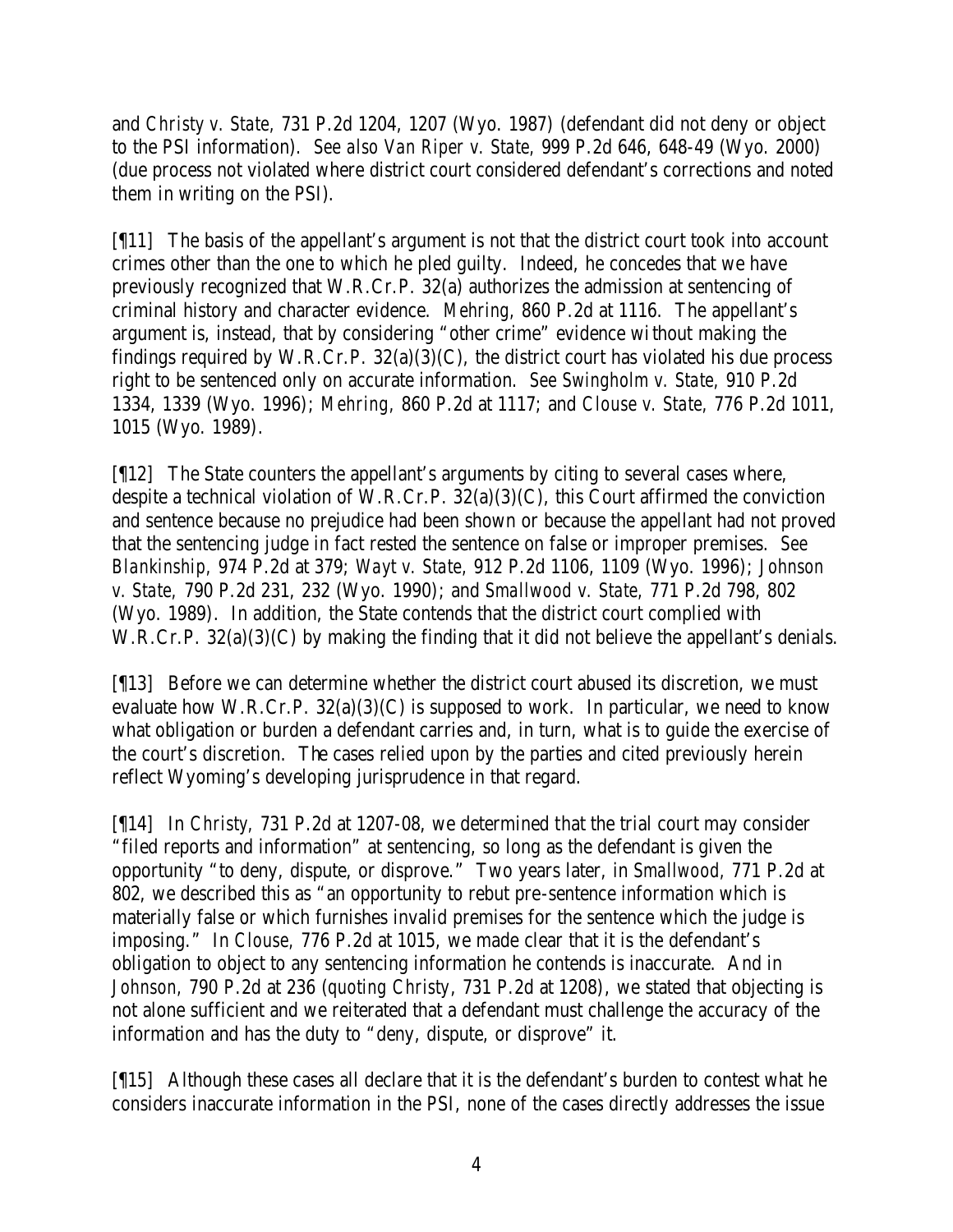of the specific burden of proof or, for that matter, the appropriate procedure for "disproving" such information. In *Smallwood,* 771 P.2d at 802 n.2, we noted some "interesting articles" concerning this problem, but we made no attempt to resolve it. In the instant case, neither party has suggested an appropriate resolution.

[¶16] How contested PSI information issues are handled in the trial court will affect their disposition on appeal. We have identified the appellant's burden in this Court as follows:

> Having demonstrated procedural error, however, Wayt remains obliged to show prejudice under "circumstances which manifest inherent unfairness and injustice, or conduct which offends the public sense of fair play." *Johnson v. State,* 790 P.2d 231, 232 (Wyo.1990) (quoted with approval in *Mehring v. State,* 860 P.2d 1101, 1115 (Wyo.1993)). Further, it is his burden to "establish that the sentencing judge in fact rested the sentence on false or improper premises." *Smallwood v. State,*  771 P.2d 798, 802 (Wyo.1989). *Johnson* and *Smallwood*, although decided prior to adoption of the current Wyoming Rules of Criminal Procedure, apply to review of due process challenges brought under the current W.R.Cr.P. 32. *Mehring,*  860 P.2d at 1115.

*Wayt,* 912 P.2d at 1109. *See also Van Riper,* 999 P.2d at 649. It goes without saying that there must be some evidentiary basis for the district court's findings under W.R.Cr.P.  $32(a)(3)(C)(i)$ . Logically, that evidence must be developed in the district court, before the findings are made. How that is to be accomplished is beyond the scope of this opinion inasmuch as it has not been addressed by the parties.<sup>2</sup>

[¶17] Once a defendant has alleged a factual inaccuracy in the PSI, the district court must either make a finding as to the contested matter or make a determination that no finding is necessary because the matter will not be considered for sentencing. In the instant case, the district court clearly did not follow the latter route because he specifically relied upon the dismissed charges in sentencing the appellant. Consequently, before relying on that information, the district court was obligated to make a finding based on sufficient evidence that the information was reliable, to develop a written record supporting that finding, and to append that record to the PSI. None of that was done in this case.

[¶18] This is not a case where the district court either disregarded the contested matters or simply failed to append the findings to the PSI. In this case, the district court relied upon

<sup>2</sup> *See* 3 Charles Alan Wright, *Federal Practice and Procedure: Criminal 2d* §§ 522, 524, and 526 (1982 and 2003 Supp.) for cases discussing allocation of the burden of proof, methods of evidentiary development, and the adequacy of the trial court's findings.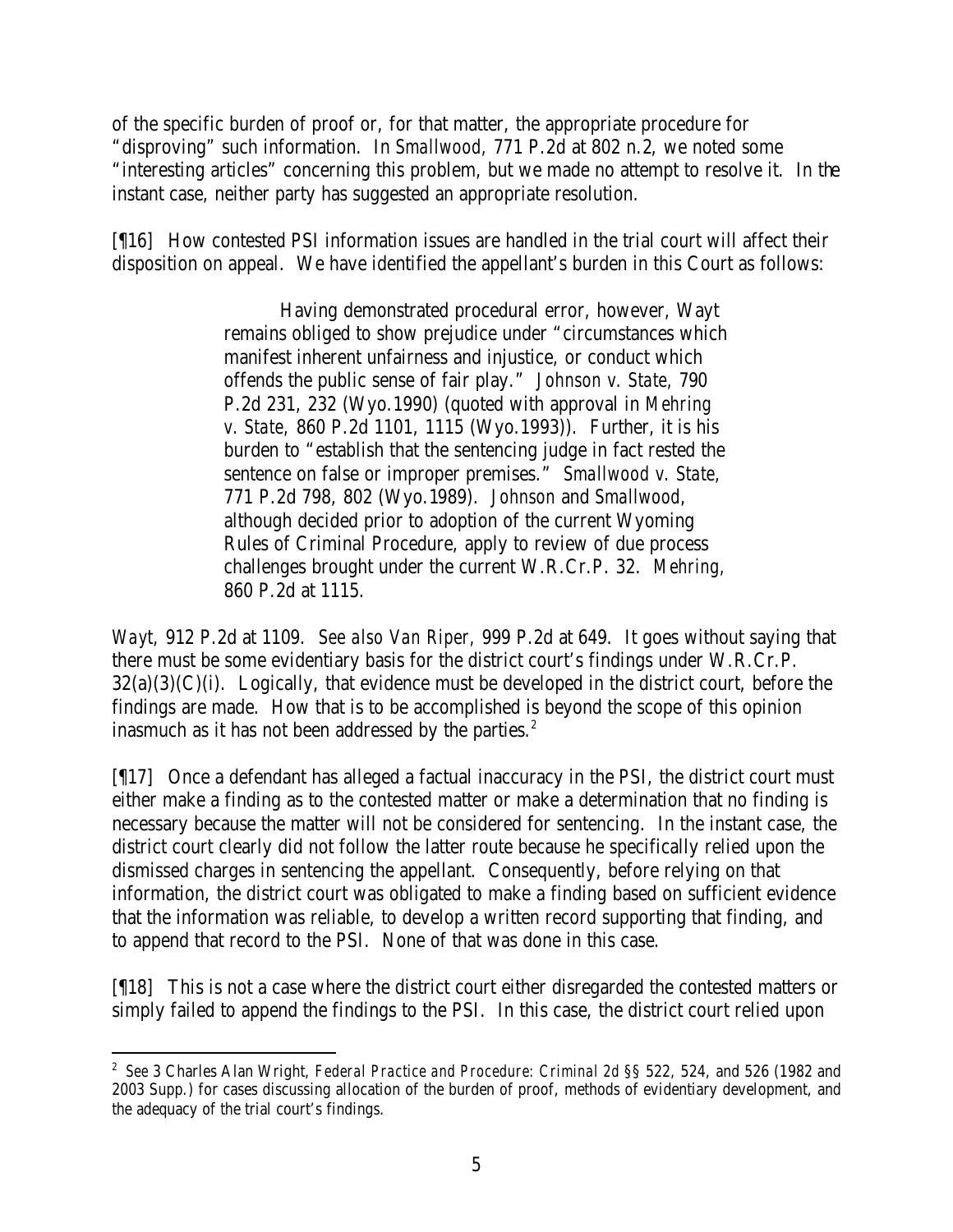the contested matter in sentencing without making a record or a finding as to the reliability of the information. Further, the contested matter, being the charges dismissed in the plea agreement, was particularly relevant to sentencing. Neither the fact that the charges were bound over for trial after a probable cause hearing nor the fact that the district court did not believe the appellant is a sufficient finding that the appellant committed the contested offenses. This is particularly so because the plea agreement was reached before any trial testimony was heard. Simply put, there was no evidentiary basis for the district court's determination, meaning such was an abuse of discretion.

#### **VICTIM IMPACT STATEMENTS**

[¶19] Wyo. Stat. Ann. § 7-21-103 provides:

(a) Prior to imposition of sentence or any correction or reduction of sentence in a felony case, an identifiable victim of the crime may submit a victim impact statement to the court:

> (i) By appearing, with or without counsel, to present an oral victim impact statement at the sentencing hearing or at any subsequent hearing for correction or reduction of sentence; or

> (ii) By submitting a written victim impact statement to the department of corrections, which shall be appended to the presentence report of the defendant, or by submitting a written statement to the court in the case of any subsequent hearing for correction or reduction of sentence.

(b) Any victim impact statement submitted to the court pursuant to this section shall be among the factors considered by the court in determining the sentence to be imposed upon the defendant or in determining whether there should be a correction or reduction of sentence.

(c) Any failure to comply with the terms of this chapter shall not create a cause for appeal or reduction of sentence for the defendant, or a civil cause of action against any person by the defendant.

[¶20] The purpose of this statute is "to permit the sentencing court to consider information about the harm caused by the defendant during the commission of the particular crime for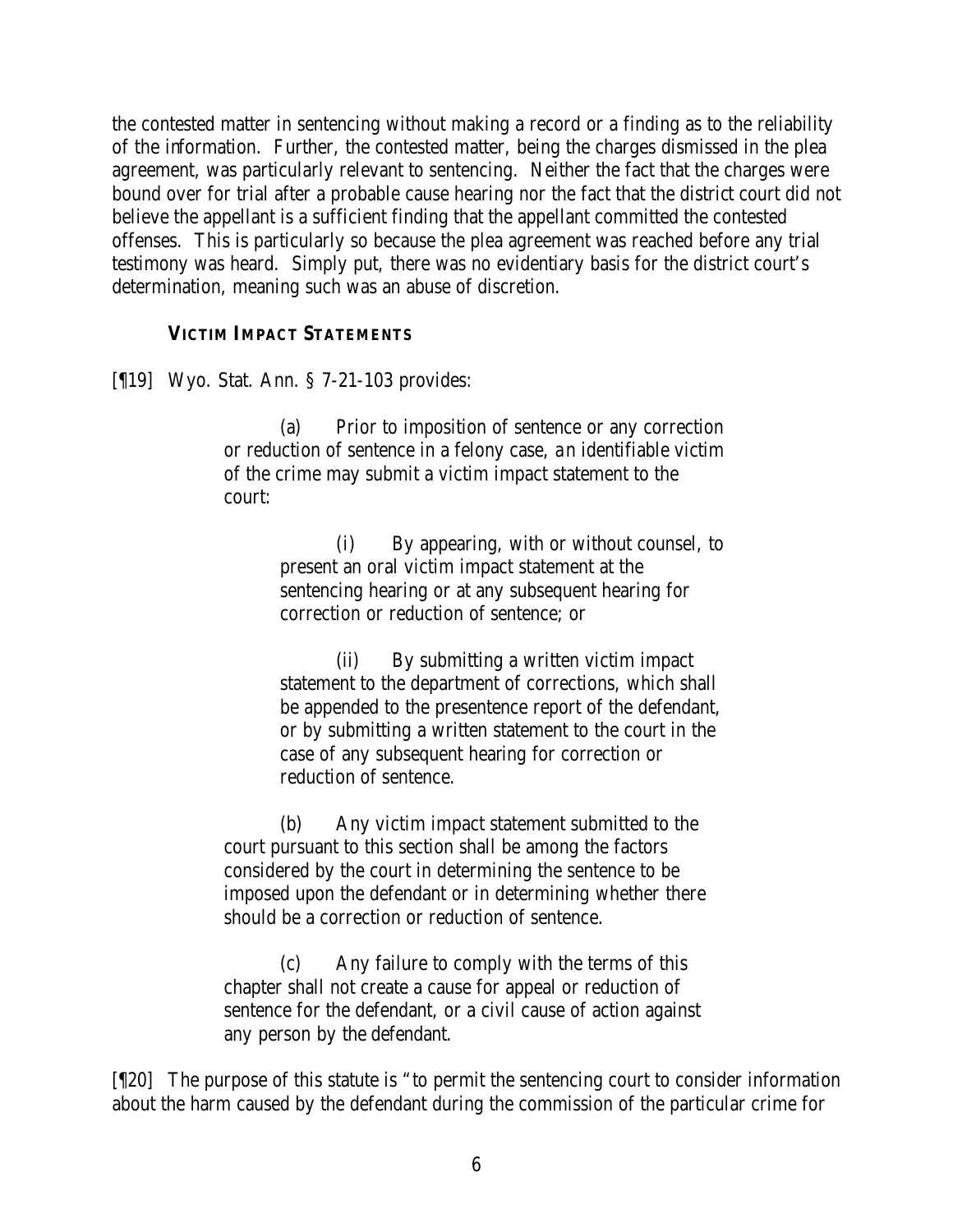which sentence is about to be imposed." *Mehring,* 860 P.2d at 1116. The particular status accorded by the statute is restricted only to the victim of the charged crime. *Id.*

[¶21] Appended to the PSI in the instant case was a document entitled "Victim Witness Statement," which consisted of two letters—one from the appellant's step-daughter and one from the appellant's daughter. At issue is the daughter's letter, which read as follows:

> Thank you for giving me a chance to let you and the court know how I feel about what has happened in my life. Delvin really messed up my life by his actions. He had no right to touch me, I'm his daughter, [C.S.] was his step-child, this is sick. The things that he did to my mom was also hard for us kids to have to see, he use [sic] to slap my mom and hit mom if he didn't have his bad drugs or mom didn't do something just his way. We all helped mom so he won't yell and hurt us. I was scared because he said he'd hurt mom if I told anyone. I just got real depressed and felt like a failier [sic]. So I just got bad grades started to hate school. Then droped [sic] out went to work full-time for a while then headed to Job Corps hoping to start over there. It also failed there so now I am attempting to get my "Ged". Hopefully I can be the most successfull [sic] I have ever been, because I really want to start over this year. I really don't wish to see Delvin ever again he trashed my successful life. I just want to be happy again so think real hard about this matter I just don't want any other girls life to be like mine.

Not only is this letter appended to the PSI as the testimony of a victim, presumably pursuant to Wyo. Stat. Ann. § 7-21-103(a)(ii), but the district court quoted directly from it just before imposing sentence. We cannot help but conclude that inclusion of a statutory victim impact statement from someone who, statutorily, was not a victim, was error under the circumstances of this case. Furthermore, the error was prejudicial because it contributed directly to the sentence imposed. This case is distinguishable from *Mehring*, 860 P.2d at 1117, where we found no due process violation in a similar situation. Mehring failed on appeal "to show a manifest injustice from the inclusion of the statements and [failed] to demonstrate that the trial court relied upon the statements in sentencing . . .." *Id.* The finding in *Mehring* of no due process violation does not negate its specific holding that Wyo. Stat. Ann § 7-21-103 creates a "special status" for the victim of the charged crime. *Mehring*, 860 P.2d at 1116*.*

[¶22] During the past few decades, our legislature has paid considerable attention to crime victims. *See, for example,* the Victim Restitution Act, Wyo. Stat. Ann. §§ 7-9-101 – 7-9- 115 (LexisNexis 2003); the Crime Victims Compensation Act, Wyo. Stat. Ann. §§ 1-40-